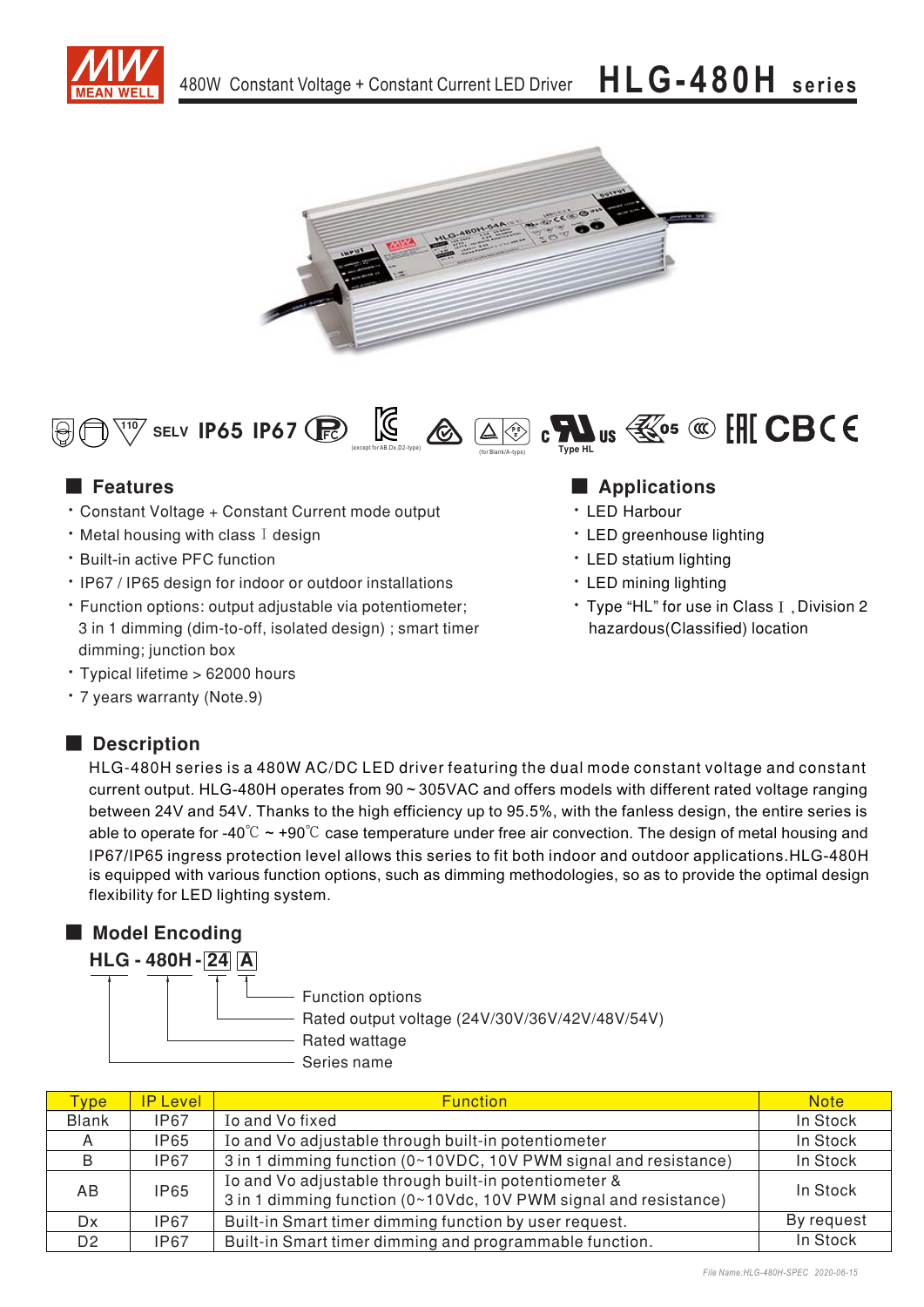

## **SPECIFICATION**

| <b>MODEL</b>                    |                                                                                                                                                                                                                           |                                                                                                                                                                                                                                                                                                                      | HLG-480H-24                                                                                                                                                                                                    | HLG-480H-30                                                                        | HLG-480H-36    | HLG-480H-42                                                               | HLG-480H-48                                                                                              | HLG-480H-54    |
|---------------------------------|---------------------------------------------------------------------------------------------------------------------------------------------------------------------------------------------------------------------------|----------------------------------------------------------------------------------------------------------------------------------------------------------------------------------------------------------------------------------------------------------------------------------------------------------------------|----------------------------------------------------------------------------------------------------------------------------------------------------------------------------------------------------------------|------------------------------------------------------------------------------------|----------------|---------------------------------------------------------------------------|----------------------------------------------------------------------------------------------------------|----------------|
|                                 | <b>DC VOLTAGE</b>                                                                                                                                                                                                         |                                                                                                                                                                                                                                                                                                                      | <b>24V</b>                                                                                                                                                                                                     | 30V                                                                                | 36V            | 42V                                                                       | 48V                                                                                                      | 54V            |
|                                 | CONSTANT CURRENT REGION Note.4 12 ~ 24V                                                                                                                                                                                   |                                                                                                                                                                                                                                                                                                                      |                                                                                                                                                                                                                | $15 - 30V$                                                                         | $18 - 36V$     | $21 - 42V$                                                                | $24 - 48V$                                                                                               | $27 - 54V$     |
|                                 | <b>RATED CURRENT</b>                                                                                                                                                                                                      |                                                                                                                                                                                                                                                                                                                      | 20A                                                                                                                                                                                                            | 16A                                                                                | 13.3A          | 11.4A                                                                     | 10A                                                                                                      | 8.9A           |
|                                 | <b>RATED POWER</b>                                                                                                                                                                                                        |                                                                                                                                                                                                                                                                                                                      | 480W                                                                                                                                                                                                           | 480W                                                                               | 478.8W         | 478.8W                                                                    | 480W                                                                                                     | 480.6W         |
|                                 | RIPPLE & NOISE (max.) Note.2 200mVp-p                                                                                                                                                                                     |                                                                                                                                                                                                                                                                                                                      |                                                                                                                                                                                                                | 200mVp-p                                                                           | 250mVp-p       | $250mVp-p$                                                                | 250mVp-p                                                                                                 | $350mVp-p$     |
|                                 |                                                                                                                                                                                                                           |                                                                                                                                                                                                                                                                                                                      |                                                                                                                                                                                                                | Adjustable for A/AB-Type only (via built-in potentiometer)                         |                |                                                                           |                                                                                                          |                |
|                                 | <b>VOLTAGE ADJ. RANGE</b>                                                                                                                                                                                                 |                                                                                                                                                                                                                                                                                                                      | $20.4 - 25.2V$                                                                                                                                                                                                 | $25.5 - 31.5V$                                                                     | $30.6 - 37.8V$ | $35.7 - 44.1V$                                                            | $40.8 \sim 50.4$ V                                                                                       | $45.9 - 56.7V$ |
| <b>OUTPUT</b>                   |                                                                                                                                                                                                                           |                                                                                                                                                                                                                                                                                                                      | Adjustable for A/AB-Type only (via built-in potentiometer)                                                                                                                                                     |                                                                                    |                |                                                                           |                                                                                                          |                |
|                                 | <b>CURRENT ADJ. RANGE</b>                                                                                                                                                                                                 |                                                                                                                                                                                                                                                                                                                      | $10 - 20A$                                                                                                                                                                                                     | $8 - 16A$                                                                          | $6.6 - 13.3A$  | $5.7 - 11.4A$                                                             | $5 - 10A$                                                                                                | $4.4 - 8.9A$   |
| <b>VOLTAGE TOLERANCE Note.3</b> |                                                                                                                                                                                                                           |                                                                                                                                                                                                                                                                                                                      | ±1.0%                                                                                                                                                                                                          | ±1.0%                                                                              | ±1.0%          | ±1.0%                                                                     | ±1.0%                                                                                                    | ±1.0%          |
|                                 | <b>LINE REGULATION</b>                                                                                                                                                                                                    |                                                                                                                                                                                                                                                                                                                      | ±0.5%                                                                                                                                                                                                          | $\pm 0.5\%$                                                                        | ±0.5%          | ±0.5%                                                                     | ±0.5%                                                                                                    | ±0.5%          |
|                                 | <b>LOAD REGULATION</b>                                                                                                                                                                                                    |                                                                                                                                                                                                                                                                                                                      | ±0.5%                                                                                                                                                                                                          | ±0.5%                                                                              | $\pm 0.5\%$    | $\pm 0.5\%$                                                               | ±0.5%                                                                                                    | $\pm 0.5\%$    |
|                                 | <b>SETUP, RISE TIME</b>                                                                                                                                                                                                   |                                                                                                                                                                                                                                                                                                                      | Note.6 500ms, 80ms 115VAC/230VAC                                                                                                                                                                               |                                                                                    |                |                                                                           |                                                                                                          |                |
|                                 | HOLD UP TIME (Typ.)                                                                                                                                                                                                       |                                                                                                                                                                                                                                                                                                                      | 16ms  115VAC/230VAC                                                                                                                                                                                            |                                                                                    |                |                                                                           |                                                                                                          |                |
|                                 |                                                                                                                                                                                                                           |                                                                                                                                                                                                                                                                                                                      | $90 \sim 305$ VAC                                                                                                                                                                                              | $127 - 431VDC$                                                                     |                |                                                                           |                                                                                                          |                |
|                                 | <b>VOLTAGE RANGE</b>                                                                                                                                                                                                      | Note.5                                                                                                                                                                                                                                                                                                               |                                                                                                                                                                                                                | (Please refer to "STATIC CHARACTERISTIC" section)                                  |                |                                                                           |                                                                                                          |                |
|                                 | <b>FREQUENCY RANGE</b>                                                                                                                                                                                                    |                                                                                                                                                                                                                                                                                                                      | $47 \sim 63$ Hz                                                                                                                                                                                                |                                                                                    |                |                                                                           |                                                                                                          |                |
|                                 |                                                                                                                                                                                                                           |                                                                                                                                                                                                                                                                                                                      |                                                                                                                                                                                                                | PF≧0.98/115VAC, PF≧0.97/230VAC, PF≧0.95/277VAC @ full load                         |                |                                                                           |                                                                                                          |                |
|                                 | <b>POWER FACTOR (Typ.)</b>                                                                                                                                                                                                |                                                                                                                                                                                                                                                                                                                      |                                                                                                                                                                                                                | (Please refer to "POWER FACTOR (PF) CHARACTERISTIC" section)                       |                |                                                                           |                                                                                                          |                |
|                                 |                                                                                                                                                                                                                           |                                                                                                                                                                                                                                                                                                                      |                                                                                                                                                                                                                | THD < 20% (@ load≧40% / 115VAC, 230VAC, 277VAC)                                    |                |                                                                           |                                                                                                          |                |
|                                 | <b>TOTAL HARMONIC DISTORTION</b>                                                                                                                                                                                          |                                                                                                                                                                                                                                                                                                                      |                                                                                                                                                                                                                | (Please refer to "TOTAL HARMONIC DISTORTION (THD)" section)                        |                |                                                                           |                                                                                                          |                |
| <b>INPUT</b>                    | <b>EFFICIENCY</b>                                                                                                                                                                                                         | 230VAC                                                                                                                                                                                                                                                                                                               | 94%                                                                                                                                                                                                            | 94.5%                                                                              | 95%            | 95%                                                                       | 94.5%                                                                                                    | 95%            |
|                                 | (Typ.)                                                                                                                                                                                                                    | 277VAC                                                                                                                                                                                                                                                                                                               | 94.5%                                                                                                                                                                                                          | 95%                                                                                | 95.5%          | 95.5%                                                                     | 95%                                                                                                      | 95%            |
|                                 | <b>AC CURRENT (Typ.)</b>                                                                                                                                                                                                  |                                                                                                                                                                                                                                                                                                                      | 5A / 115VAC                                                                                                                                                                                                    | 2.45A / 230VAC                                                                     | 2A/277VAC      |                                                                           |                                                                                                          |                |
|                                 | <b>INRUSH CURRENT(Typ.)</b>                                                                                                                                                                                               |                                                                                                                                                                                                                                                                                                                      |                                                                                                                                                                                                                | COLD START 35A(twidth=1800µs measured at 50% Ipeak) at 230VAC; Per NEMA 410        |                |                                                                           |                                                                                                          |                |
|                                 | <b>LEAKAGE CURRENT</b>                                                                                                                                                                                                    |                                                                                                                                                                                                                                                                                                                      | <0.75mA/277VAC                                                                                                                                                                                                 |                                                                                    |                |                                                                           |                                                                                                          |                |
|                                 | MAX. NO. of PSUs on 16A<br><b>CIRCUIT BREAKER</b>                                                                                                                                                                         |                                                                                                                                                                                                                                                                                                                      | 2unit(circuit breaker of type B) / 3units(circuit breaker of type C) at 230VAC                                                                                                                                 |                                                                                    |                |                                                                           |                                                                                                          |                |
|                                 | <b>OVER CURRENT</b>                                                                                                                                                                                                       |                                                                                                                                                                                                                                                                                                                      | $95 - 108%$                                                                                                                                                                                                    |                                                                                    |                |                                                                           |                                                                                                          |                |
|                                 |                                                                                                                                                                                                                           |                                                                                                                                                                                                                                                                                                                      | Constant current limiting, recovers automatically after fault condition is removed                                                                                                                             |                                                                                    |                |                                                                           |                                                                                                          |                |
| <b>PROTECTION</b>               | <b>SHORT CIRCUIT</b>                                                                                                                                                                                                      |                                                                                                                                                                                                                                                                                                                      |                                                                                                                                                                                                                | Constant current limiting, recovers automatically after fault condition is removed |                |                                                                           |                                                                                                          |                |
|                                 | OVER VOLTAGE                                                                                                                                                                                                              |                                                                                                                                                                                                                                                                                                                      | $27 - 33V$                                                                                                                                                                                                     | $33 - 40V$                                                                         | $40 - 50V$     | $46 - 55V$                                                                | $53 - 63V$                                                                                               | $60 - 70V$     |
|                                 |                                                                                                                                                                                                                           |                                                                                                                                                                                                                                                                                                                      | Shut down output voltage, re-power on to recovery                                                                                                                                                              |                                                                                    |                |                                                                           |                                                                                                          |                |
|                                 | <b>OVER TEMPERATURE</b>                                                                                                                                                                                                   |                                                                                                                                                                                                                                                                                                                      | Shut down output voltage, re-power on to recovery                                                                                                                                                              |                                                                                    |                |                                                                           |                                                                                                          |                |
|                                 | Tcase=-40~+90°C (Please refer to "OUTPUT LOAD vs TEMPERATURE" section)<br><b>WORKING TEMP.</b>                                                                                                                            |                                                                                                                                                                                                                                                                                                                      |                                                                                                                                                                                                                |                                                                                    |                |                                                                           |                                                                                                          |                |
|                                 | <b>MAX. CASE TEMP.</b>                                                                                                                                                                                                    |                                                                                                                                                                                                                                                                                                                      | Tcase= $+90^{\circ}$ C                                                                                                                                                                                         |                                                                                    |                |                                                                           |                                                                                                          |                |
| <b>ENVIRONMENT</b>              | WORKING HUMIDITY                                                                                                                                                                                                          |                                                                                                                                                                                                                                                                                                                      | $20 \sim 95\%$ RH non-condensing                                                                                                                                                                               |                                                                                    |                |                                                                           |                                                                                                          |                |
|                                 | <b>STORAGE TEMP., HUMIDITY</b>                                                                                                                                                                                            |                                                                                                                                                                                                                                                                                                                      | $-40 \sim +80^{\circ}$ C, 10 ~ 95% RH non-condensing                                                                                                                                                           |                                                                                    |                |                                                                           |                                                                                                          |                |
|                                 | <b>TEMP. COEFFICIENT</b>                                                                                                                                                                                                  |                                                                                                                                                                                                                                                                                                                      | $\pm$ 0.02%/°C (0 ~ 60°C)                                                                                                                                                                                      |                                                                                    |                |                                                                           |                                                                                                          |                |
|                                 | <b>VIBRATION</b>                                                                                                                                                                                                          |                                                                                                                                                                                                                                                                                                                      |                                                                                                                                                                                                                | 10 $\sim$ 500Hz, 5G 12min./1 cycle, period for 72min. each along X, Y, Z axes      |                |                                                                           |                                                                                                          |                |
|                                 | <b>SAFETY STANDARDS</b>                                                                                                                                                                                                   | UL8750(type"HL"), CSA C22.2 No. 250.13-12; ENEC EN61347-1, EN61347-2-13 independent, EN62384; GB19510.14,<br>GB19510.1;IP65 or IP67, EAC TP TC 004,AS/NZS IEC 61347.2.13:2013,AS/NZS 61347.1:2016;KC61347-1,KC61347-2-13<br>(except for AB, Dx, D2-type), J61347-1(H29), J61347-2-13(H29)(for Blank/A-type) approved |                                                                                                                                                                                                                |                                                                                    |                |                                                                           |                                                                                                          |                |
|                                 | <b>WITHSTAND VOLTAGE</b><br>I/P-O/P:3.75KVAC I/P-FG:2KVAC O/P-FG:1.5KVAC                                                                                                                                                  |                                                                                                                                                                                                                                                                                                                      |                                                                                                                                                                                                                |                                                                                    |                |                                                                           |                                                                                                          |                |
| <b>SAFETY &amp;</b>             | <b>ISOLATION RESISTANCE</b>                                                                                                                                                                                               |                                                                                                                                                                                                                                                                                                                      |                                                                                                                                                                                                                | I/P-O/P, I/P-FG, O/P-FG:100M Ohms / 500VDC / 25 °C/ 70% RH                         |                |                                                                           |                                                                                                          |                |
| <b>EMC</b>                      |                                                                                                                                                                                                                           |                                                                                                                                                                                                                                                                                                                      |                                                                                                                                                                                                                |                                                                                    |                |                                                                           | Compliance to EN55015, EN61000-3-2 Class C (@ load≧50%); EN61000-3-3; GB17743, GB17625.1, EAC TP TC 020; |                |
|                                 | <b>EMC EMISSION</b>                                                                                                                                                                                                       | KC KN15, KN61547 (except for AB, Dx, D2-type), J55015 (H29) (for Blank/A-type)                                                                                                                                                                                                                                       |                                                                                                                                                                                                                |                                                                                    |                |                                                                           |                                                                                                          |                |
|                                 | <b>EMC IMMUNITY</b>                                                                                                                                                                                                       |                                                                                                                                                                                                                                                                                                                      | Compliance to EN61000-4-2,3,4,5,6,8,11, EN61547, light industry level (surge immunity Line-Earth 4KV, Line-Line 2KV),<br>EAC TP TC 020;KC KN15,KN61547(except for AB,Dx,D2-type),J55015(H29)(for Blank/A-type) |                                                                                    |                |                                                                           |                                                                                                          |                |
|                                 | <b>MTBF</b>                                                                                                                                                                                                               |                                                                                                                                                                                                                                                                                                                      | 345.5K hrs min.                                                                                                                                                                                                |                                                                                    |                | Telcordia SR-332(Bellcore); 95.3K hrs min. MIL-HDBK-217F (25 $\degree$ C) |                                                                                                          |                |
| <b>OTHERS</b>                   | <b>DIMENSION</b>                                                                                                                                                                                                          | 262*125*43.8mm (L*W*H)                                                                                                                                                                                                                                                                                               |                                                                                                                                                                                                                |                                                                                    |                |                                                                           |                                                                                                          |                |
|                                 | <b>PACKING</b>                                                                                                                                                                                                            |                                                                                                                                                                                                                                                                                                                      | 2.8Kg;4pcs/12.2Kg/0.55CUFT                                                                                                                                                                                     |                                                                                    |                |                                                                           |                                                                                                          |                |
| <b>NOTE</b>                     | 1. All parameters NOT specially mentioned are measured at 230VAC input, rated current and 25°C of ambient temperature.                                                                                                    |                                                                                                                                                                                                                                                                                                                      |                                                                                                                                                                                                                |                                                                                    |                |                                                                           |                                                                                                          |                |
|                                 | 2. Ripple & noise are measured at 20MHz of bandwidth by using a 12" twisted pair-wire terminated with a 0.1uf & 47uf parallel capacitor.<br>3. Tolerance: includes set up tolerance, line regulation and load regulation. |                                                                                                                                                                                                                                                                                                                      |                                                                                                                                                                                                                |                                                                                    |                |                                                                           |                                                                                                          |                |
|                                 |                                                                                                                                                                                                                           |                                                                                                                                                                                                                                                                                                                      | 4. Please refer to "DRIVING METHODS OF LED MODULE".                                                                                                                                                            |                                                                                    |                |                                                                           |                                                                                                          |                |
|                                 |                                                                                                                                                                                                                           |                                                                                                                                                                                                                                                                                                                      | 5. De-rating may be needed under low input voltages. Please refer to "STATIC CHARACTERISTIC" sections for details.                                                                                             |                                                                                    |                |                                                                           |                                                                                                          |                |
|                                 |                                                                                                                                                                                                                           |                                                                                                                                                                                                                                                                                                                      | 6. Length of set up time is measured at first cold start. Turning ON/OFF the driver may lead to increase of the set up time.                                                                                   |                                                                                    |                |                                                                           |                                                                                                          |                |
|                                 |                                                                                                                                                                                                                           |                                                                                                                                                                                                                                                                                                                      | 7. The driver is considered as a component that will be operated in combination with final equipment. Since EMC performance will be affected by the                                                            |                                                                                    |                |                                                                           |                                                                                                          |                |
|                                 |                                                                                                                                                                                                                           | complete installation, the final equipment manufacturers must re-qualify EMC Directive on the complete installation again.<br>8. To fulfill requirements of the latest ErP regulation for lighting fixtures, this LED driver can only be used behind a switch without permanently                                    |                                                                                                                                                                                                                |                                                                                    |                |                                                                           |                                                                                                          |                |
|                                 | connected to the mains.                                                                                                                                                                                                   |                                                                                                                                                                                                                                                                                                                      |                                                                                                                                                                                                                |                                                                                    |                |                                                                           |                                                                                                          |                |
|                                 |                                                                                                                                                                                                                           | 9. This series meets the typical life expectancy of >62,000 hours of operation when Tcase, particularly (tc) point (or TMP, per DLC), is about 75℃ or less.                                                                                                                                                          |                                                                                                                                                                                                                |                                                                                    |                |                                                                           |                                                                                                          |                |
|                                 |                                                                                                                                                                                                                           | 10. Please refer to the warranty statement on MEAN WELL's website at http://www.meanwell.com                                                                                                                                                                                                                         |                                                                                                                                                                                                                |                                                                                    |                |                                                                           |                                                                                                          |                |
|                                 |                                                                                                                                                                                                                           | 11. The ambient temperature derating of 3.5°C/1000m with fanless models and of 5°C/1000m with fan models for operating altitude higher than 2000m(6500ft).                                                                                                                                                           |                                                                                                                                                                                                                |                                                                                    |                |                                                                           |                                                                                                          |                |
|                                 | 12. For any application note and IP water proof function installation caution, please refer our user manual before using.                                                                                                 |                                                                                                                                                                                                                                                                                                                      |                                                                                                                                                                                                                |                                                                                    |                |                                                                           |                                                                                                          |                |
|                                 | https://www.meanwell.com/Upload/PDF/LED EN.pdf                                                                                                                                                                            |                                                                                                                                                                                                                                                                                                                      |                                                                                                                                                                                                                |                                                                                    |                |                                                                           |                                                                                                          |                |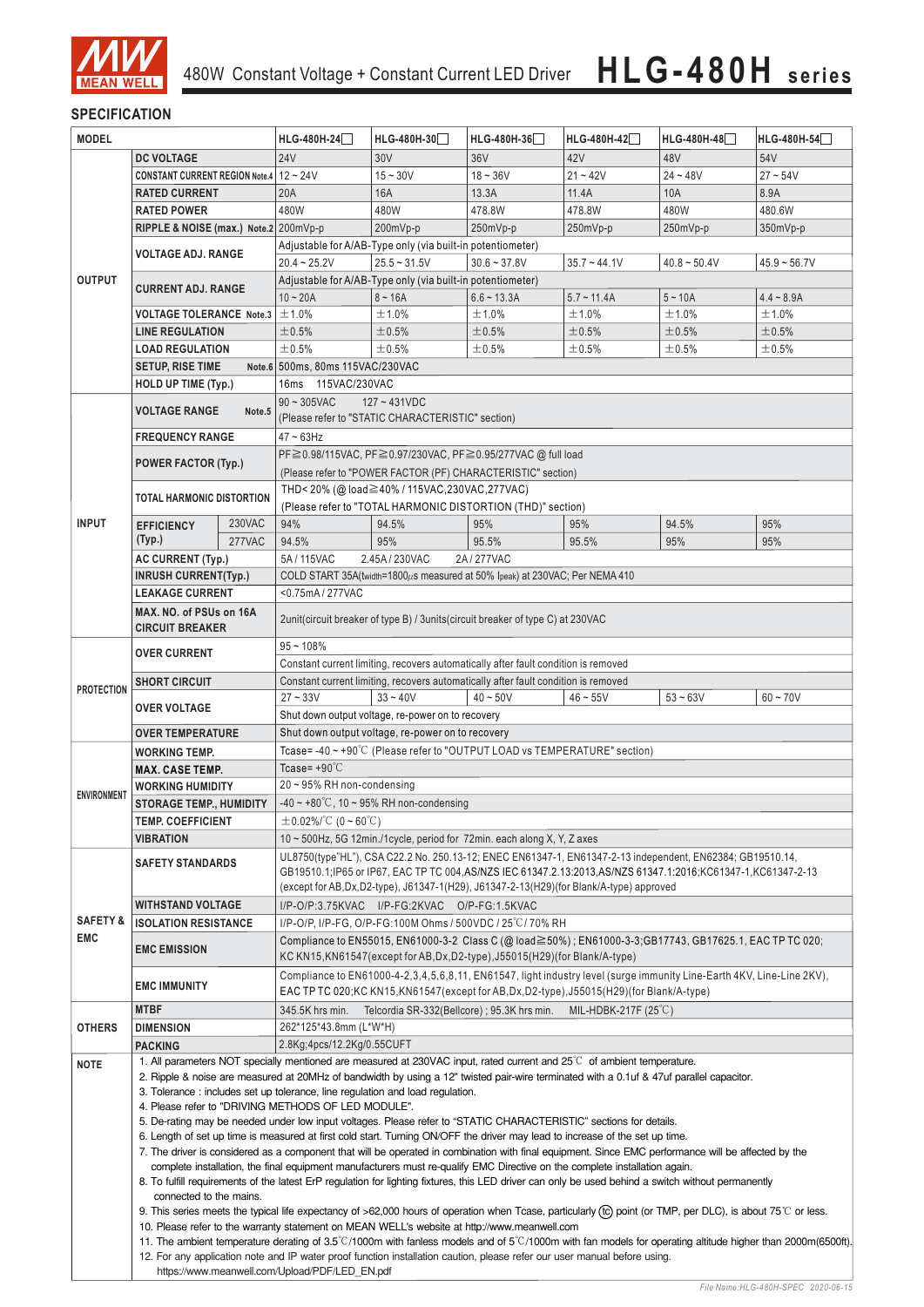

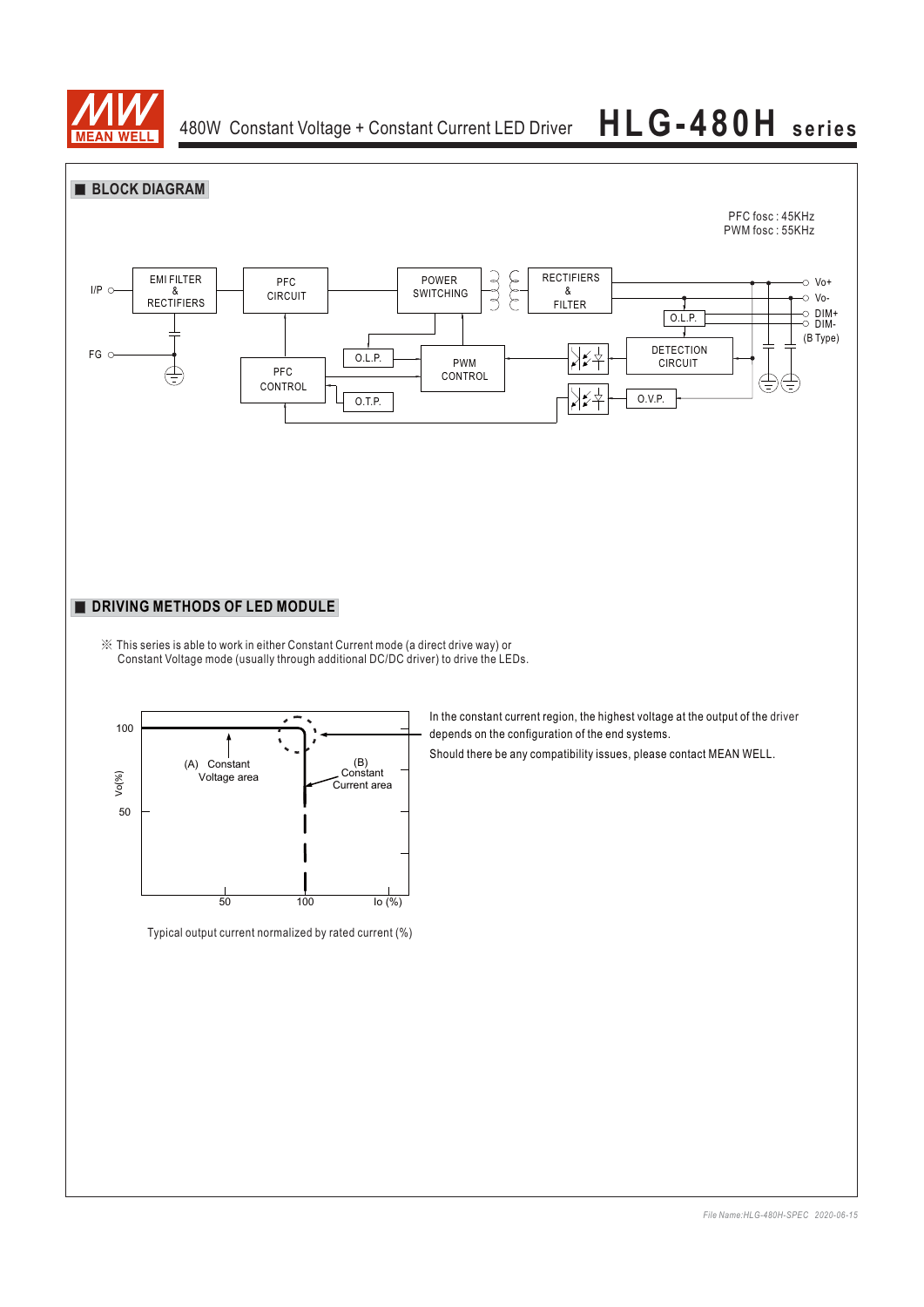

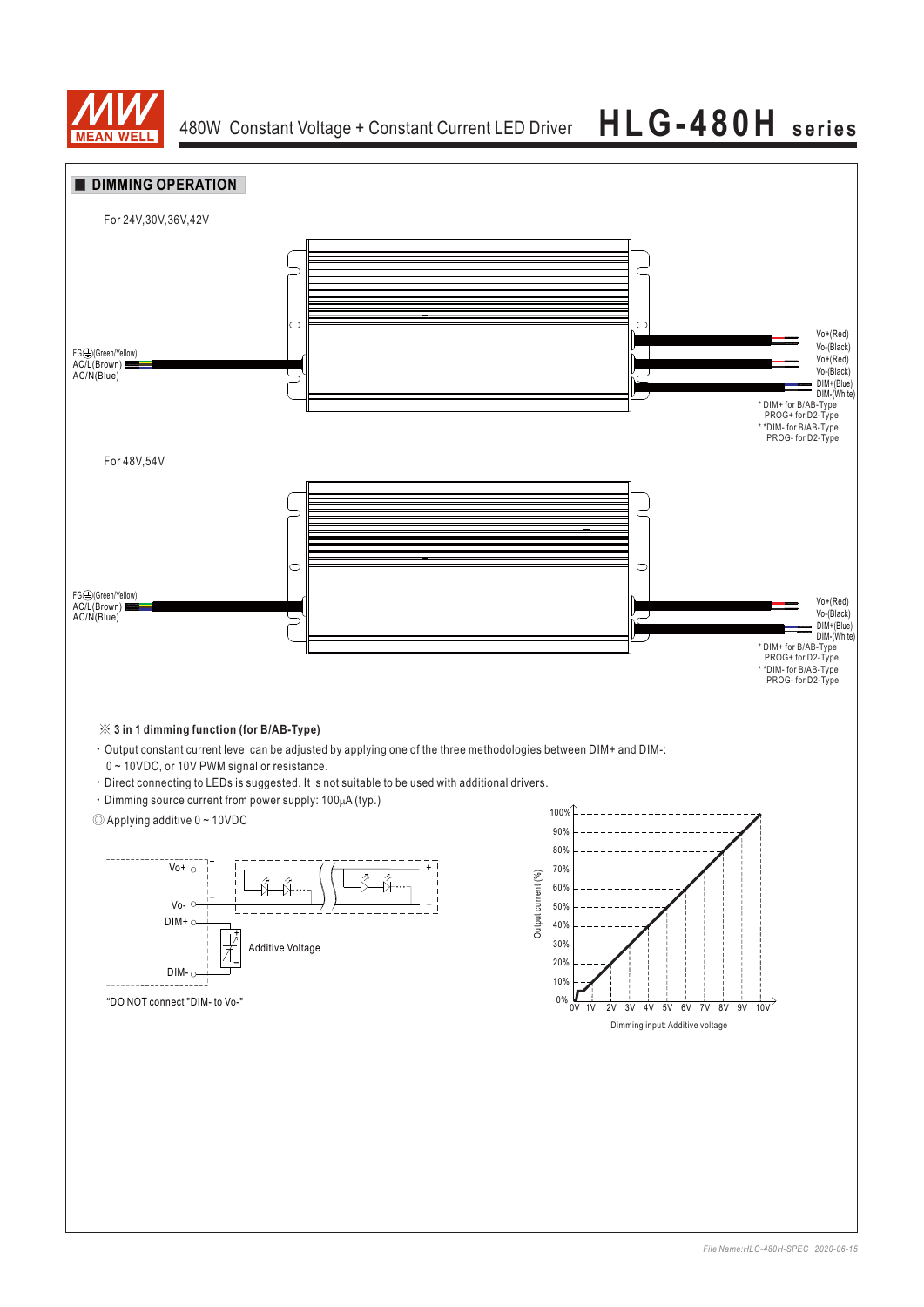

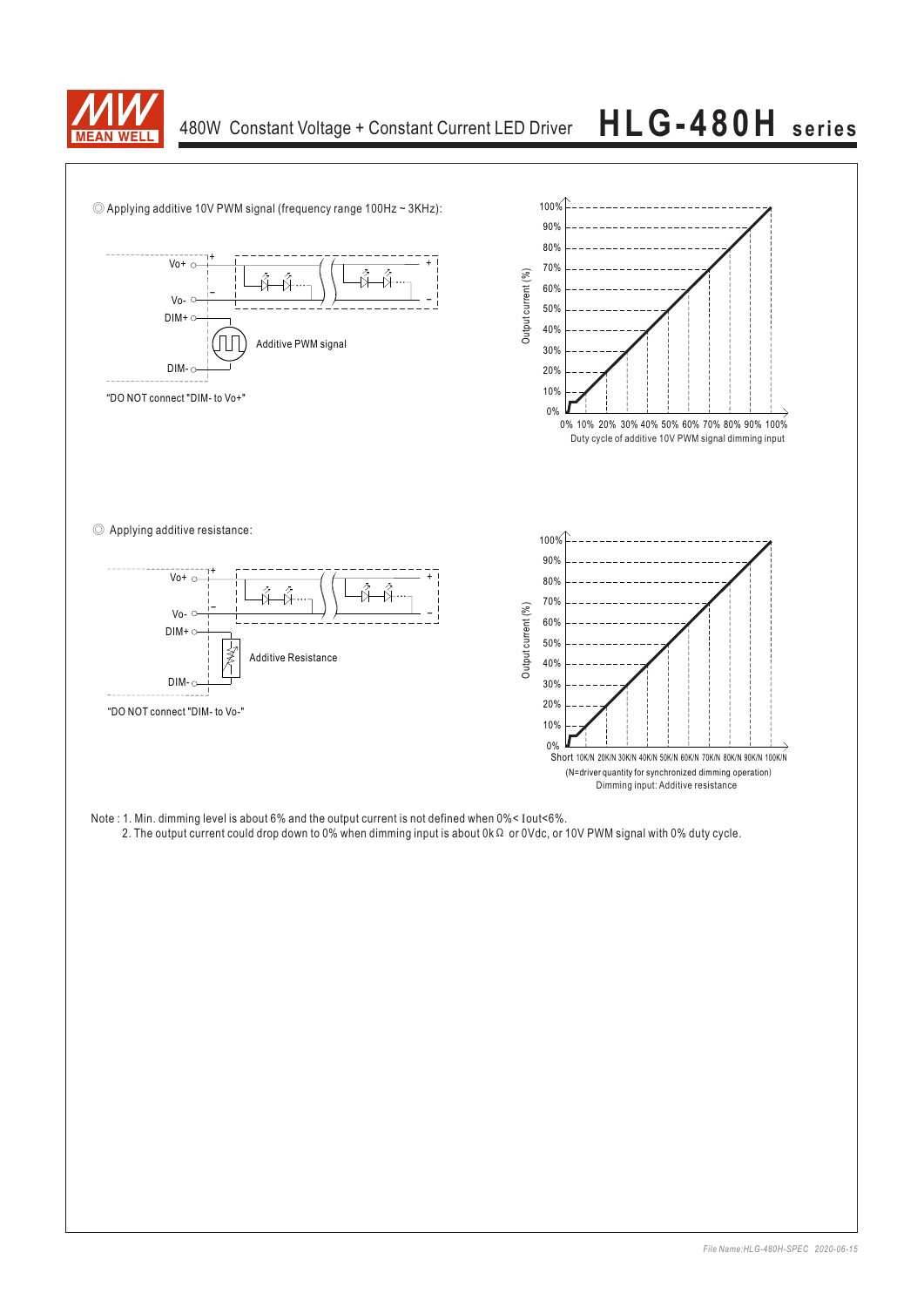

### ※ **Smart timer dimming function (for Dxx-Type by User definition)**

 $Ex: \bigcircled{D}01$ -Type: the profile recommended for residential lighting

MEAN WELL Smart timer dimming primarily provides the adaptive proportion dimming profile for the output constant current level to perform up to 14 consecutive hours. 3 dimming profiles hereunder are defined accounting for the most frequently seen applications. If other options may be needed, please contact MEAN WELL for details.



Set up for D01-Type in Smart timer dimming software program:

|         | Τ1    | T2    | T3    | T4  |
|---------|-------|-------|-------|-----|
| TIME**  | 06:00 | 07:00 | 11:00 | --- |
| LEVEL** | 100%  | 70%   | 50%   | 70% |

### Operating Time(HH:MM)

\*\*: TIME matches Operating Time in the diagram whereas LEVEL matches Dimming Level.

- Example: If a residential lighting application adopts D01-Type, when turning on the power supply at 6:00pm, for instance:
- [1] The power supply will switch to the constant current level at 100% starting from 6:00pm.
- [2] The power supply will switch to the constant current level at 70% in turn, starting from 0:00am, which is 06:00 after the power supply turns on.
- [3] The power supply will switch to the constant current level at 50% in turn, starting from 1:00am, which is 07:00 after the power supply turns on.
- [4] The power supply will switch to the constant current level at 70% in turn, starting from 5:00am, which is 11:00 after the power supply turns on. The constant current level remains till 8:00am, which is 14:00 after the power supply turns on.



Ex:  $\odot$  D02-Type: the profile recommended for street lighting

Set up for D02-Type in Smart timer dimming software program:

|         | T1    | T2    | T3   | T <sub>4</sub> | T5    |
|---------|-------|-------|------|----------------|-------|
| TIME**  | 01:00 | 03:00 | 8:00 | 11:00          | $---$ |
| LEVEL** | 50%   | 80%   | 100% | 60%            | 80%   |

\*\*: TIME matches Operating Time in the diagram whereas LEVEL matches Dimming Level.

Example: If a street lighting application adopts D02-Type, when turning on the power supply at 5:00pm, for instance:

[1] The power supply will switch to the constant current level at 50% starting from 5:00pm.

[2] The power supply will switch to the constant current level at 80% in turn, starting from 6:00pm, which is 01:00 after the power supply turns on.

[3] The power supply will switch to the constant current level at 100% in turn, starting from 8:00pm, which is 03:00 after the power supply turns on.

[4] The power supply will switch to the constant current level at 60% in turn, starting from 1:00am, which is 08:00 after the power supply turns on.

[5] The power supply will switch to the constant current level at 80% in turn, starting from 4:00am, which is 11:00 after the power supply turns on. The constant current level remains till 6:30am, which is 14:00 after the power supply turns on.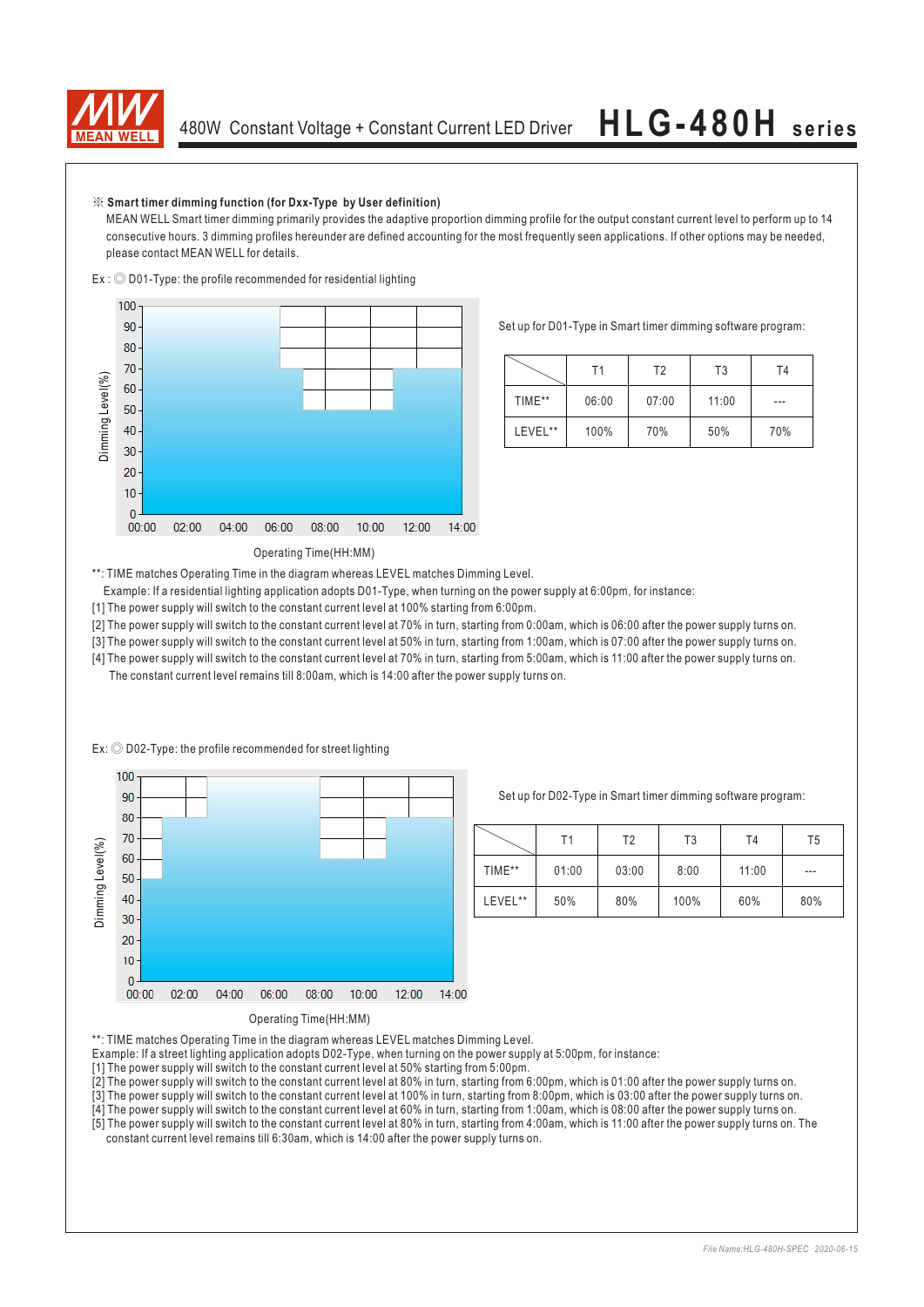



Set up for D03-Type in Smart timer dimming software program:

|         | Τ1    | T <sub>2</sub> | T <sub>3</sub> |
|---------|-------|----------------|----------------|
| TIME**  | 01:30 | 11:00          |                |
| LEVEL** | 70%   | 100%           | 70%            |

\*\*: TIME matches Operating Time in the diagram whereas LEVEL matches Dimming Level.

Example: If a tunnel lighting application adopts D03-Type, when turning on the power supply at 4:30pm, for instance:

[1] The power supply will switch to the constant current level at 70% starting from 4:30pm.

[2] The power supply will switch to the constant current level at 100% in turn, starting from 6:00pm, which is 01:30 after the power supply turns on. [3] The power supply will switch to the constant current level at 70% in turn, starting from 5:00am, which is 11:00 after the power supply turns on.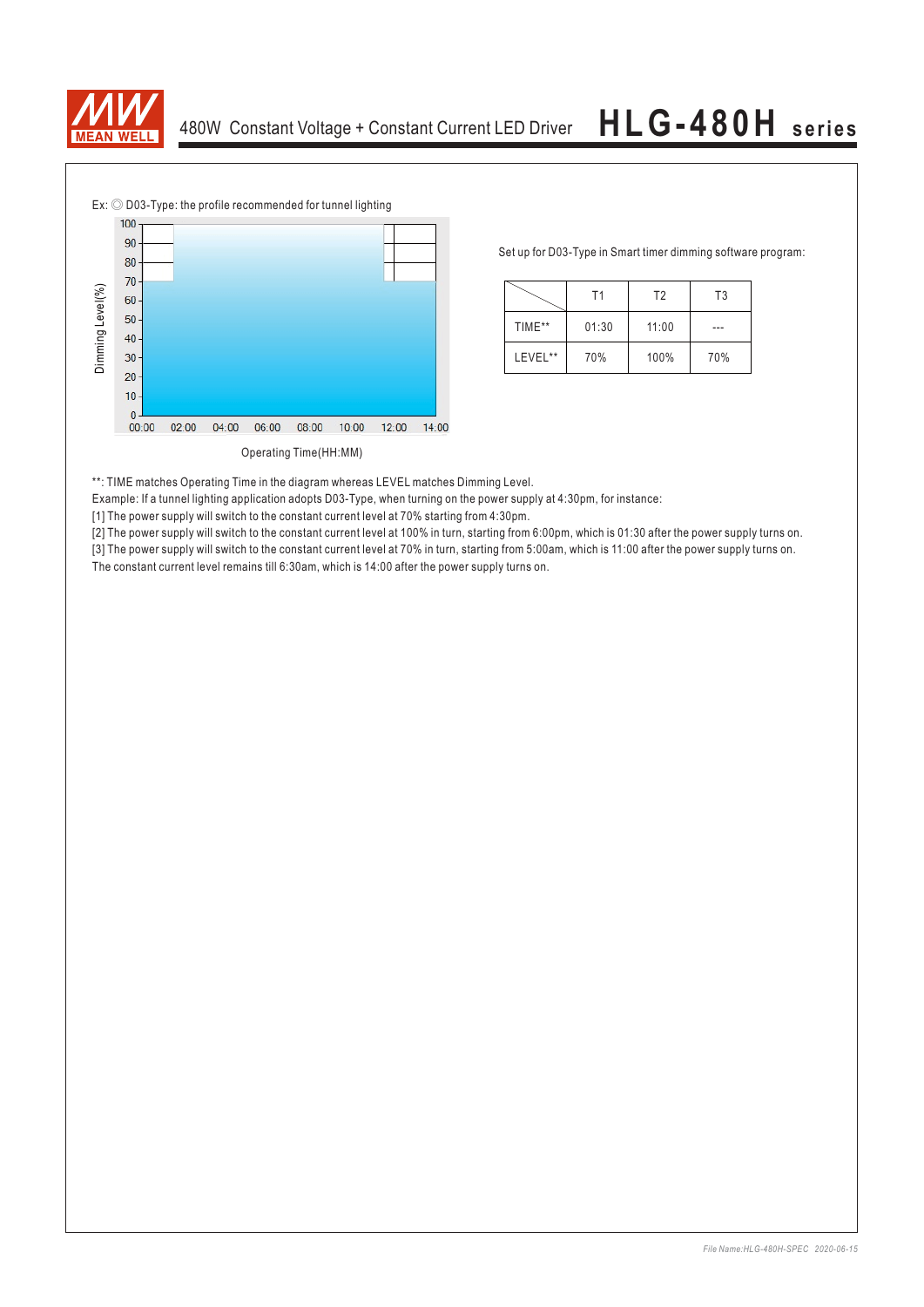

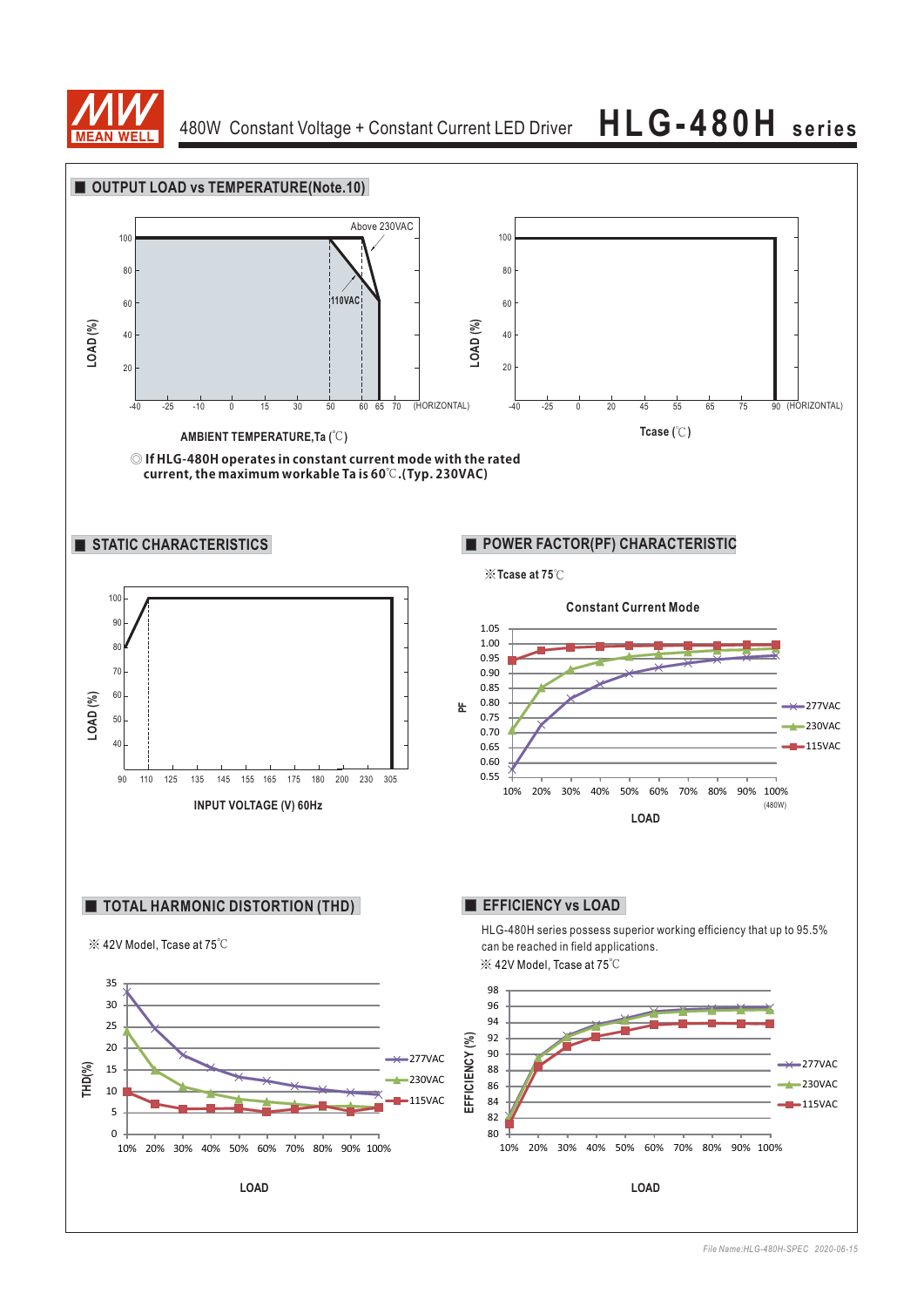

**LIFE TIME**



Tcase **( )** ℃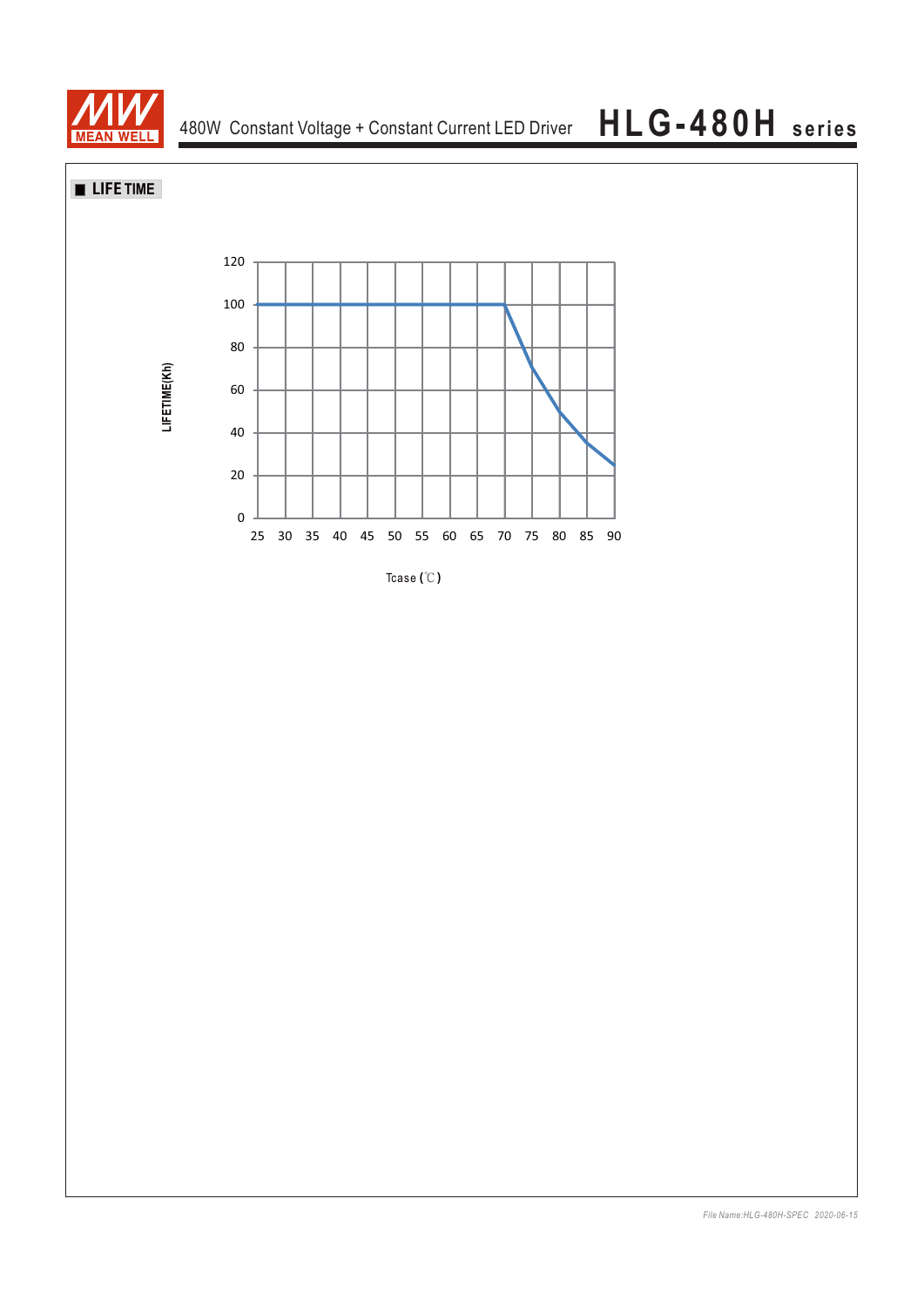



*File Name:HLG-480H-SPEC 2020-06-15*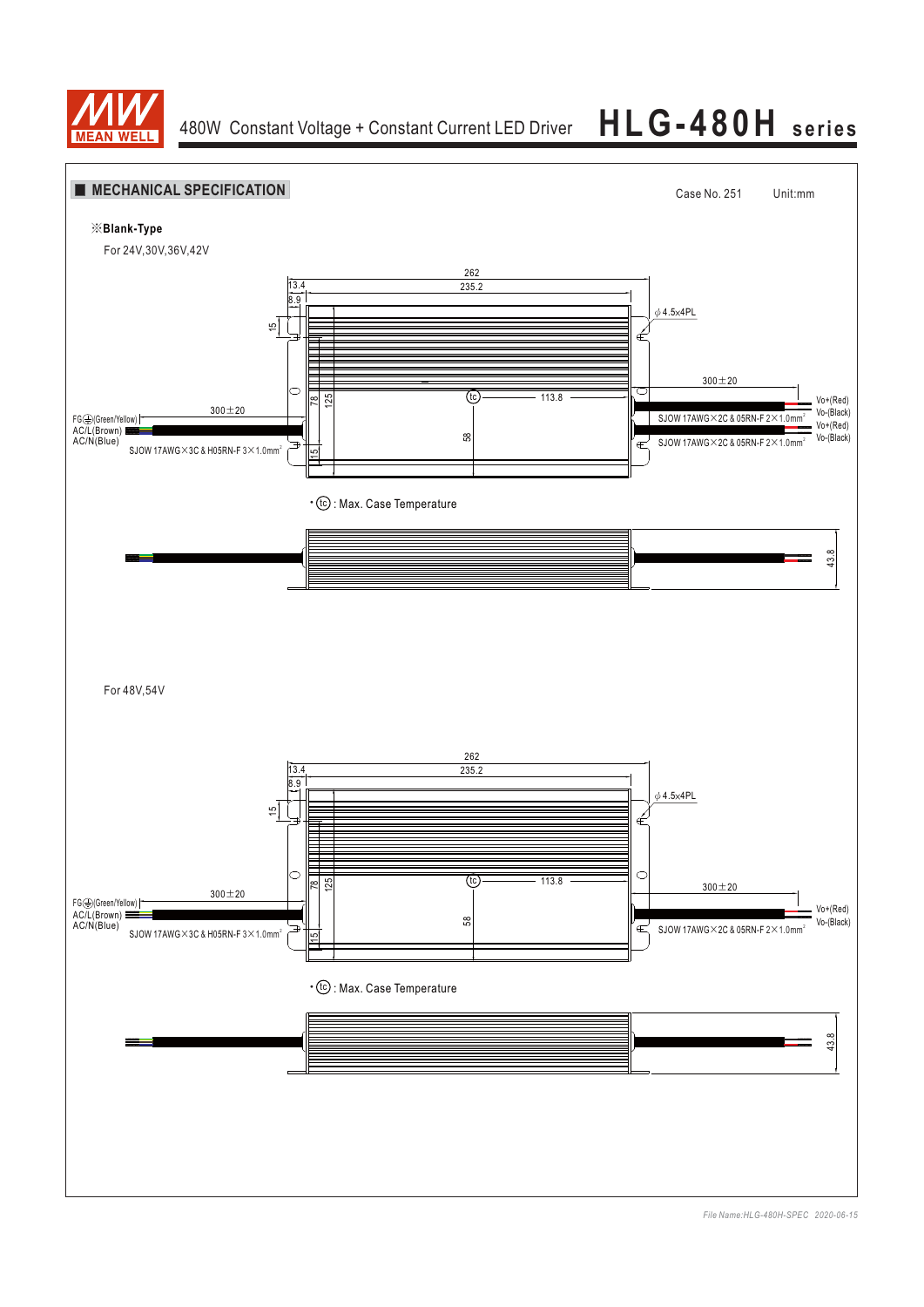



*File Name:HLG-480H-SPEC 2020-06-15*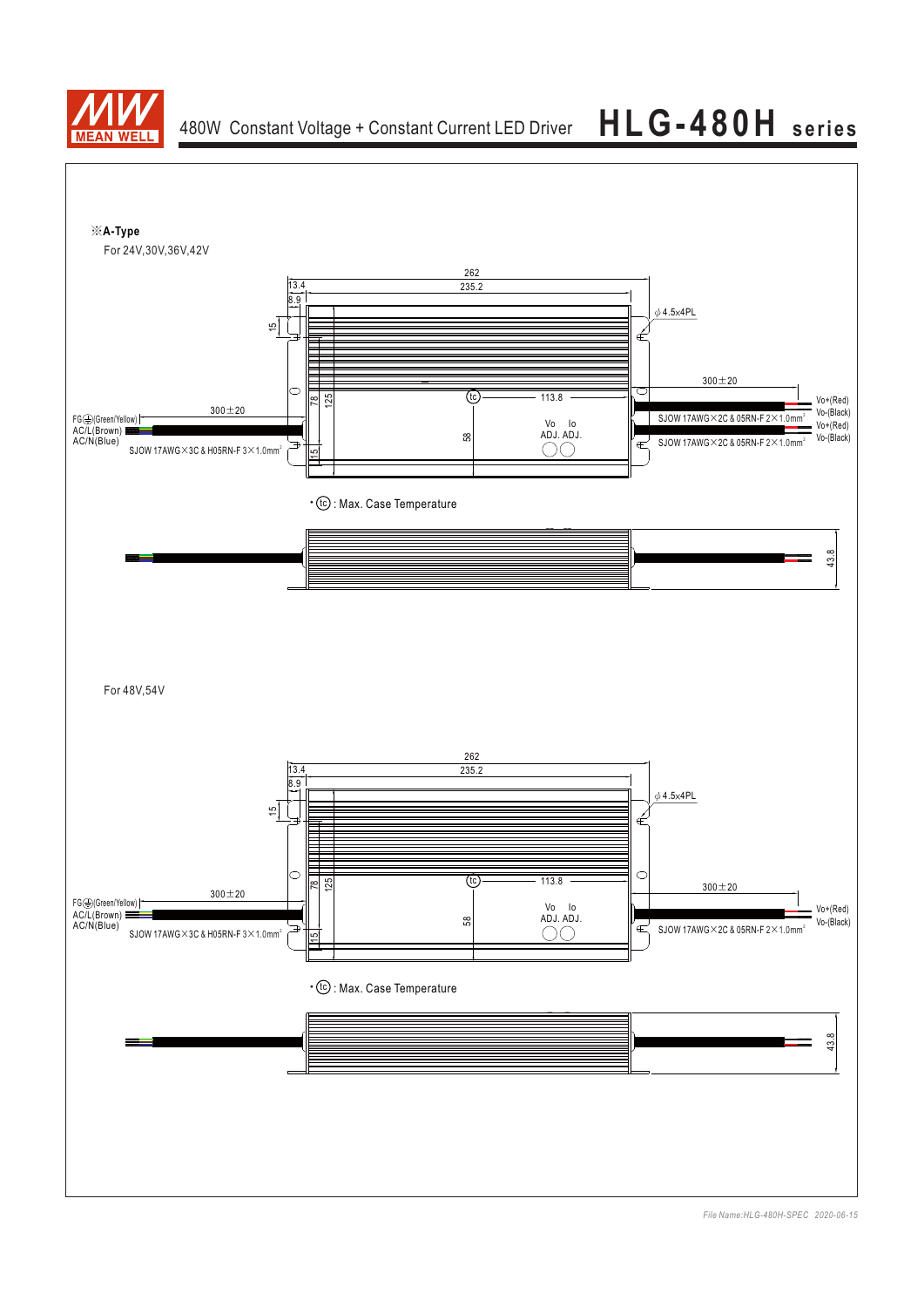

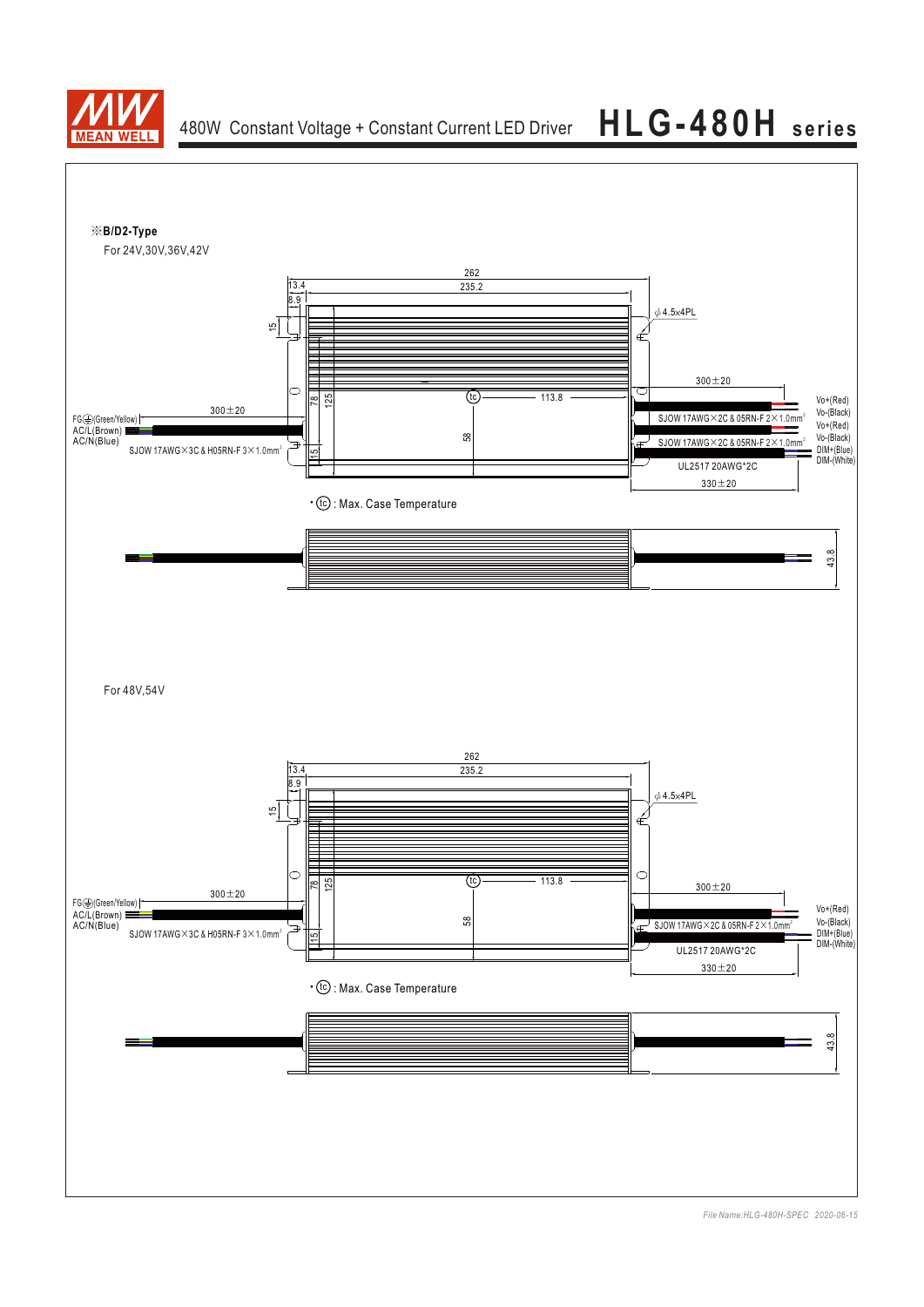



*File Name:HLG-480H-SPEC 2020-06-15*